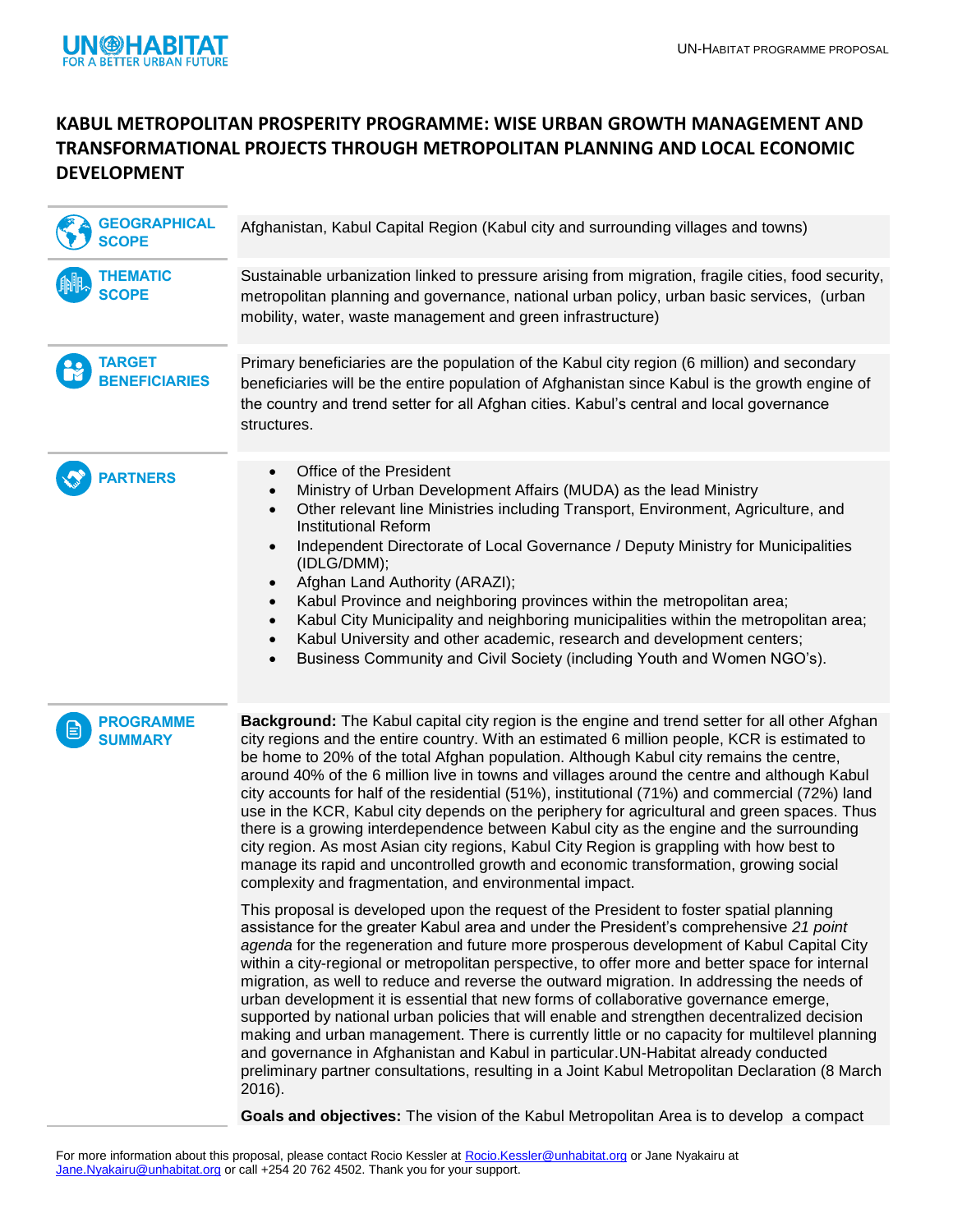

and well-connected Kabul in a fertile agricultural region surrounded by resourceful mountains and complementary specialised towns, for and by the people living in the Kabul metropolis.

The objectives the programme are:

- to promote Afghanistan's capital city-region to become a hub of economic growth that reduces urban, peri-urban and rural poverty;
- increase employment opportunities, especially for youth and women through private sector investment;
- foster food security through urban agriculture;
- provide better urban services (in particular water, waste, green infrastructure, roads and public transports);
- strengthen environmental sustainability (air, water, soil and climate change impact mitigation);
- contribute to improved multi-stakeholder city-regional and local governance and stabilization.

**Main activities:** The achievement of these goal and objectives will be achieved by:

- Development and implementation of an urban recovery and development strategy for the Greater Kabul Area under the umbrella of the Urban National Priority Programme of the Government of Afghanistan;
- Selecting and implementing short and medium-term Metropolitan Flagship Actions aligned with other planned and ongoing urban investments and framed within the Metropolitan Vision, with Quick Impact Demonstration Projects to lay the foundation of more complex urban renewal and development programmes;

Establishing effective Metropolitan Governance and Civic Involvement by establishing a Kabul Metropolitan Presidium and Forum assisted by a Metropolitan Secretariat which will also support related working groups and conduct capacity strengthening to foster Metropolitan Governance.

UN-Habitat is already assisting the Afghan Ministry for Urban Development and the Deputy Ministry of Municipalities, two key partners, mainly to develop the Urban National Priority Programme and subsequent programmes and actions. The Kabul Metropolitan Initiative (KMI) has been selected as national Flagship Project of the Urban National Priority Programme. Under the joint Programme *Future of Afghan Cities*, UN-Habitat delivered preparatory work for KMI, tacitly endorsed by the President as foundation of the Kabul Metropolitan Flagship Programme.

Working in partnership with communities across Afghanistan since 1992, UN-Habitat has invested in providing basic services, including shelter, potable water and skills training. It has worked closely with the Government of Afghanistan and local authorities on a wide range of ambitious projects, strengthening institutional capacity, policy support and addressing clear priorities.

In December 2015, the Government of Afghanistan and UN-Habitat launched the *Future of Afghan Cities Programme*. The programme, supported by Australia and the United Kingdom focuses on the development of a National Urban Priority Programme (U-NPP) and undertaking a detailed analysis of five main city regions and 20 strategic district municipalities.

In March 2016, UN-Habitat launched the second Kabul Metropolitan Conference aimed at assisting Afghan key partners to foster spatial metropolitan planning and governance for the greater Kabul area or Kabul City Region. The Conference was jointly chaired by the Minister of Urban Development Affairs and the Deputy Minister of Municipalities. UN-Habitat presented preliminary findings on land use mapping, population estimates, and a city-region traffic and mobility survey.

The main role of UN-Habitat will be in the form of technical support, capacity building and training for the development and implementation of an urban recovery and development strategy for the Greater Kabul Area.

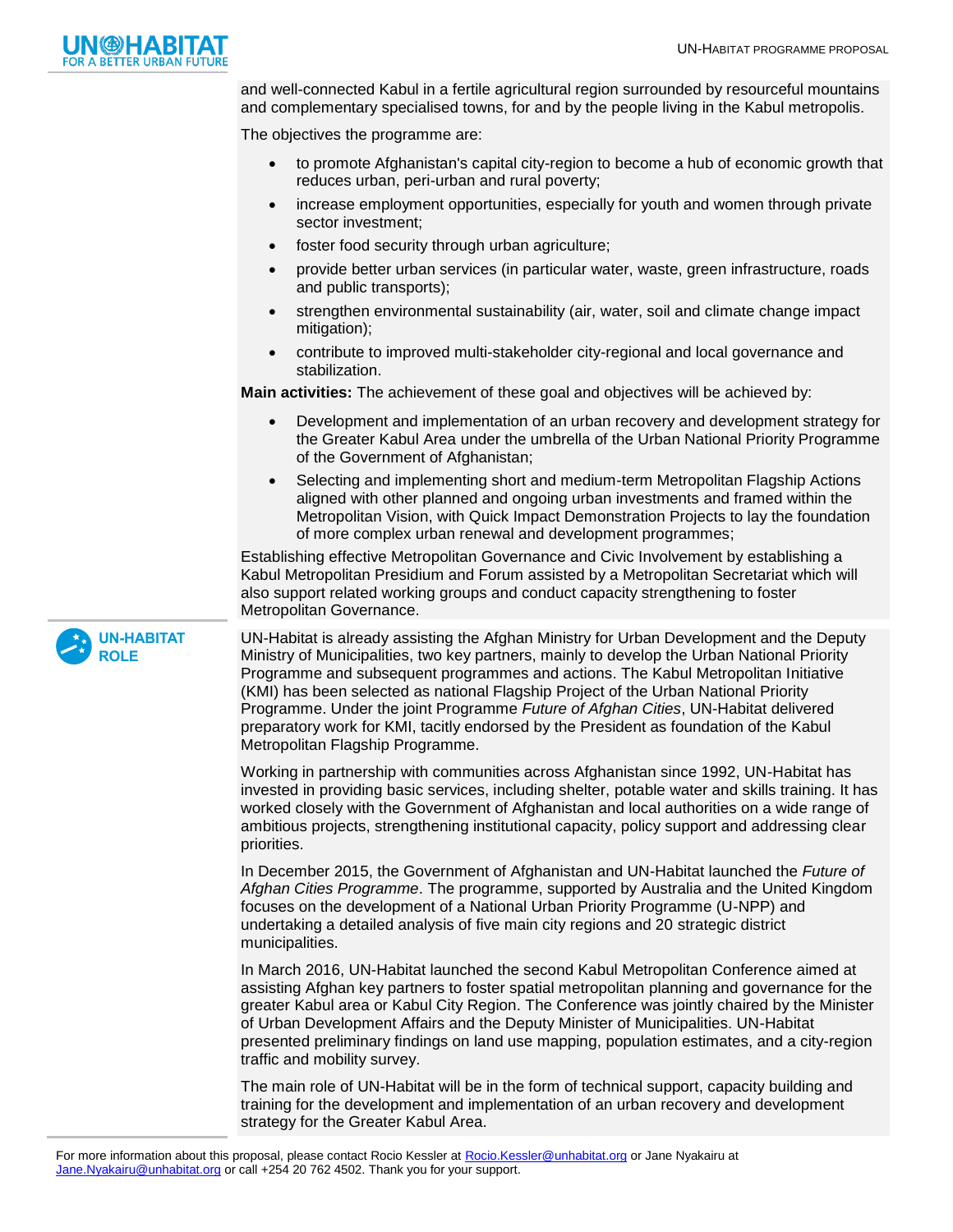



Outputs include:

- Selection and implementation of short- and medium-term metropolitan flagship actions aligned with other planned and ongoing urban investment- Development of detailed Metropolitan Plans for Urban Mobility, Water, Waste and Green Infrastructure;
- Development and implementation of Quick Win Impact Demonstration projects, including grant schemes for civil society, to lay the foundation of more complex urban renewal and development programmes;
- Technical support and advice to set up the Kabul Metropolitan Presidium and Forum, assisted by a Metropolitan Secretariat;
- Advisory/Discussion Notes prepared by Secretariat for Forum and Task Force Groups;
- Draft policy agreements by the Secretariat for endorsement of the Presidium / Forum.
- Awareness campaigns, information sessions, city-hall discussions, etc.;
- Tailored capacity strengthening activities and training for five key national counterparts (MUDA, IDLG, DMM, ARAZI; Kabul Municipality)
- Metropolitan Capital City Atlas/Interactive Digital Platform;
- Report and magazines on the Metropolitan Vision and Growth Management Plan;
- Workshops, conferences, site-visits, international benchmarking, peer-learning;

Information and publications relating to the initiative

The project is expected to produce the following outcomes for the primary beneficiaries, the inhabitants of Kabul city region estimated at around 6 million, and the governance structures at the metropolitan level: **MAIN RESULTS / IMPACT**

- Kabul City Region becomes a hub of economic growth, reducing urban sprawl and fragmentation, foster urban-rural linkages and balance growth and income within the City- region.
- Cohesive and well-connected Kabul City region with better urban basic services and infrastructure corridors to bring prosperity to the primary beneficiaries.
- Enhanced multilevel planning, urban governance and institutional capacity and accountability through to improved multi-stakeholder city-regional and local governance of the Kabul City Municipality and neighbouring Municipalities in the Metropolitan area
- Four other national city-regions inspired to initiate similar multi-scale and multistakeholder cooperative platforms
- Closer urban-rural linkages to minimise migration from rural to urban areas
- Reduced inequalities between the urban and surrounding rural populations including poverty, polarization in income of both urban and rural populations of the Kabul Metropolis.
- Improved stability and security in the Kabul city region
- Improved agribusiness sector and supply chains to the city increasing food security in the Kabul City region and promoting growth and job opportunities of the populations of both Kabul City and surrounding towns and villages.

Given that the Kabul capital city region is the engine and trend setter for all other Afghan city regions within the country, the entire population of Afghanistan will be the secondary beneficiary of this national flagship programme selected by the government of Afghanistan which will inspire the other Afghan cities and regions.



18 months with an expected start date of July 2016, one month after President's Launch of Urban National Priority Program